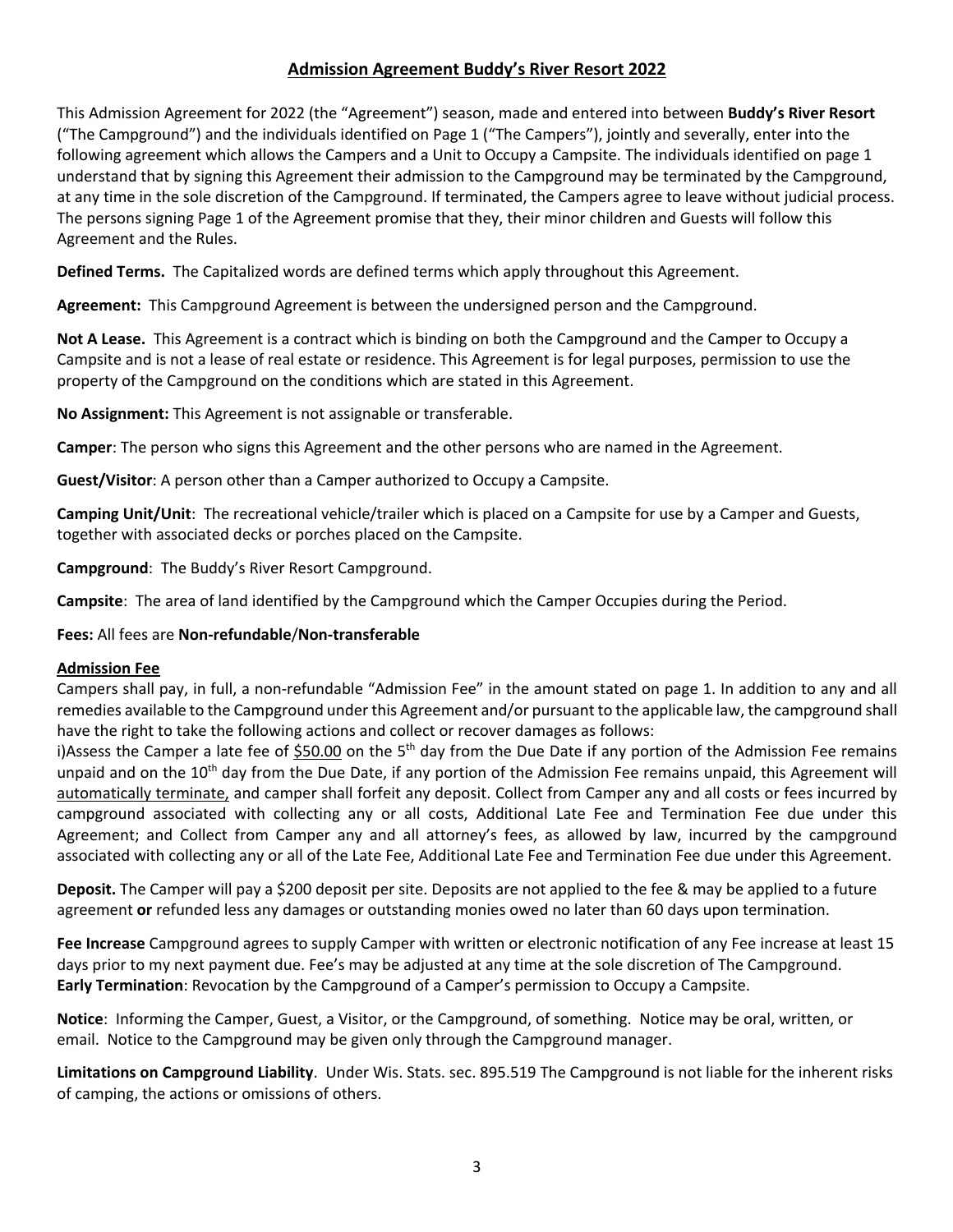### **Admission Agreement Buddy's River Resort 2022**

**Period:** This Contract runs from the earliest of: Oct 15,2021 to the Expiration Date, the earliest of: October 15 ,2022; or, the date stated on the contract; or the date of Early Termination or the date of removal in the case of Early Termination. Campground does hereby allow Camper Admission to Site during the term referenced on Page 1 for no more than a 6 month continuous time period between April 15,2022 and October 15,2022. Upon expiration or termination of this Agreement, Camper shall remove any and all of its personal property from the Campsite and quietly and peacefully return site to as good a condition as it was upon commencement, ordinary wear and tear expected. If Camper fails to do so, Campground shall have the right to remove said personal property from the Campsite, with a lien upon said personal property for the actual and reasonable costs of removal and costs of storage. Campground shall not be liable for any damage incurred in moving said personal property and camping unit, nor for the safekeeping of same.

**Holdover:** If Camper remains in possession of the Campsite after the expiration or termination of this Agreement with the written consent of Campground but without executing a new agreement, Camper shall be deemed a month– to-month camper. The Camper is responsible for and agrees to pay the then existing Monthly Admission Fee per month, in advance. Camper shall pay Campground's damages arising from Camper's failure to vacate the Campsite, and in the absence of proof of greater damages, Campground's damages shall be deemed to be twice the amount of the Monthly Fee, apportioned on a daily basis or management can remove the camping unit and personal property. This provision does not waive any other right of the campground under this Agreement, at law or in equity.

**Notice of Non-Renewal:** At least 60 days before the Agreement expires, Camper shall notify the Campground in writing if the Camper does not intend to renew this Agreement for the next camping year. Failure to notify the Campground, results in camper forfeit of the \$200.00 deposit, and the Campsite may be assigned to another Camper.

**Camper Indemnification:** If the actions or omissions of a Camper or a Guest cost the Campground money, Camper shall reimburse the Campground for the Campground's costs, attorney's fees and expenses.

**Removal:** The Campground may, for any reason in the Campground's sole discretion, require the Camper to leave the Campground, and remove the Unit. If the Agreement is terminated early, Camper has no right to a refund.

**Services**: The Campground provides the following services: Water supply (Water will be turned on and off according to the discretion of the resort), Shower and toilet facilities, Direct sewer connection/Septic tank pump out, Limited WIFI, Common area mowing and grounds maintenance. Camper Pays Electricity.

**Camper's Obligations:** Camper will Occupy the Campsite and Campground in safe, orderly, lawful, well-maintained, clean and respectful manner. Camper will perform all duties under this Agreement and see that all Campers and Guests do so. Camper shall maintain liability and hazard insurance coverage on their Unit and Campsite and all motor vehicles and golf carts operated on the Campground. Post January 30,2018, Only RVIA-Approved Recreation Vehicles approved by the Campground and less than 10 years old may be placed on the Campsite and/or at the discretion of the Campground. Camper acknowledges receipt of the Campground Rules, and agrees to follow the Rules, including any additional or revised Rules.

### **Sale of Camping Unit; /Assignment of Campsite**

a. Any sale or early removal of Camping Unit from the Site, without prior consent of the Campground, will immediately VOID this Agreement, no refund or proration of the Fee will be made.

b. Any attempt by Camper to assign this Agreement or substitute another person as camper of the Campsite shall be null, void and of no effect, unless Camper first obtains the written consent of the Campground, which such consent shall be in the Campground's sole discretion.

c. Only upon prior consent of the Campground, and subject to the below requirements, may Camper advertise the Camping Unit "For Sale" at the Campsite; (i) said Camping Unit shall be listed "For Sale" at the Campground store/office; (ii) **One** "For Sale" signs **may** be posted in the Camping unit window but shall **not** be posted outside the Camping Unit; (iii) Camper may personally advertise sale of Unit.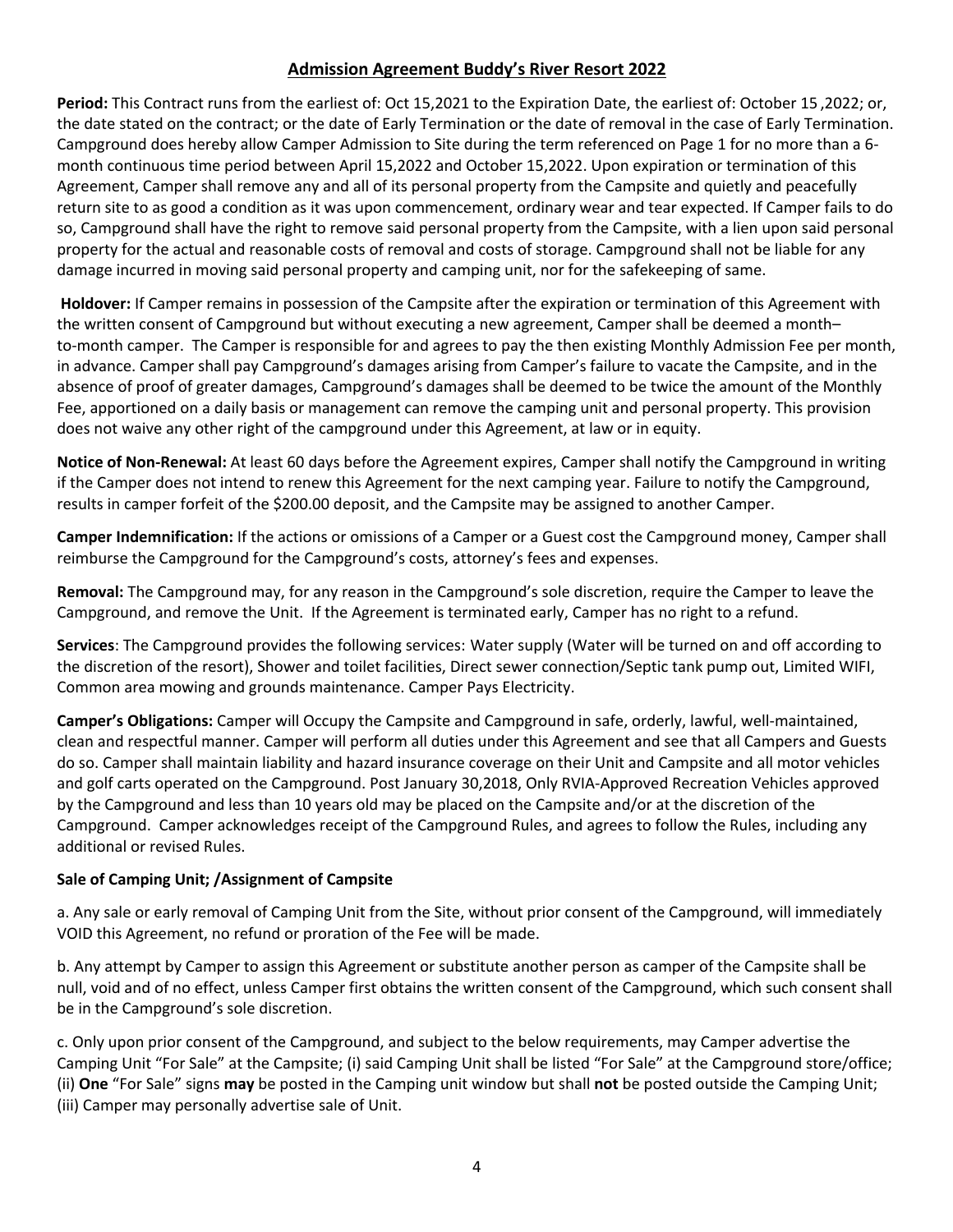# **Buddy's River Resort Rules and Requirements**

Buddy's River Resort strives to provides a FUN family-oriented, quality camping experience. To ensure a great experience for everyone, we have set forth the following rules and requirements of all Campers.

**THE CAMPGROUND** The Campground is private property and is not open to the general public. All Seasonal Campers are welcome to use their site for the placement and use of an Approved Recreational Camping Unit as set forth on The Admission Agreement.

# **USE OF THE CAMPSITE**

- 1. No Camper may access or use a campsite unless the Camper has insurance coverage in force which covers liability and property damage for the campsite, the Campers and their Guests, and also maintain in- force liability insurance for all motor vehicles and electric golf carts operated on The Campground.
- 2. Campers shall supply keys to their RV/Trailer, storage shed, and watercraft trailer to The Campground.
- 3. All Campers must clearly display their site number **on** the side of their unit that faces roadside. Numbers must be visible and not exceed 12 x 12 inches.
- 4. The Camper shall keep the RV leveled and all exterior surfaces, improvements, and campsite in good condition and well maintained, as deemed by Management. NO ADDITIONS TO UNITS.
- 5. Upon approval of The Campground, The Camper may place **1** storage shed on their site. Requirements: 8' x 8' or smaller, constructed of wood, vinyl, or "Rubbermaid-like" material and kept in good condition.
- 6. No household appliances may be located outside of the unit or in a shed.
- 7. All Camping units with the exception of temporary Travel Trailers are required to have skirting. Skirting must be vinyl/aluminum factory/manufactured skirting or pre-treated wood skirting painted to match and be compatible to the unit to which it is attached.
- 8. Campers shall keep their site mowed and weeded on a regular basis. The Campground may, *but shall have no obligation to*, perform the required maintenance/mowing and The Camper may be subject to a \$25 fee.
- 9. Landscape waste should be disposed of at designated area deemed by The Campground or removed from Campground. Burning of leaves is not allowed on roads and/or outside of firepits.
- 10. Campers shall keep their site free of litter and debris. Garbage/ garbage receptacles may **not** be kept outside of a unit. Dumpsters are for *HOUSEHOLD GARBAGE ONLY!* No other items; furniture, appliances/fixtures, chemicals, etc. may be placed in dumpsters or burn pile. Violators will be assessed a \$50 charge per incident.
- 11. Campers may pressure wash their unit outside of quiet hours: Sunday 12 pm -Friday 4pm. Pressure washing on weekends is strongly discouraged and requires approval from management.
- 12. The Camper may, at their own expense, construct a deck upon a campsite. The design, dimensions, and building materials must be approved by management prior to building. All decks may not exceed the length of unit without the consent of The Campground.
- 13. Fires may be built in *designated and enclosed areas only*. No "temporary fireplaces" may be used. Fires shall be completely extinguished before going to bed at night or leaving site.
- 14. All firewood brought into The Campground must be within 15 miles of The Campground. Firewood must be stacked neatly on the side of the camping unit not to exceed 4' x 4'.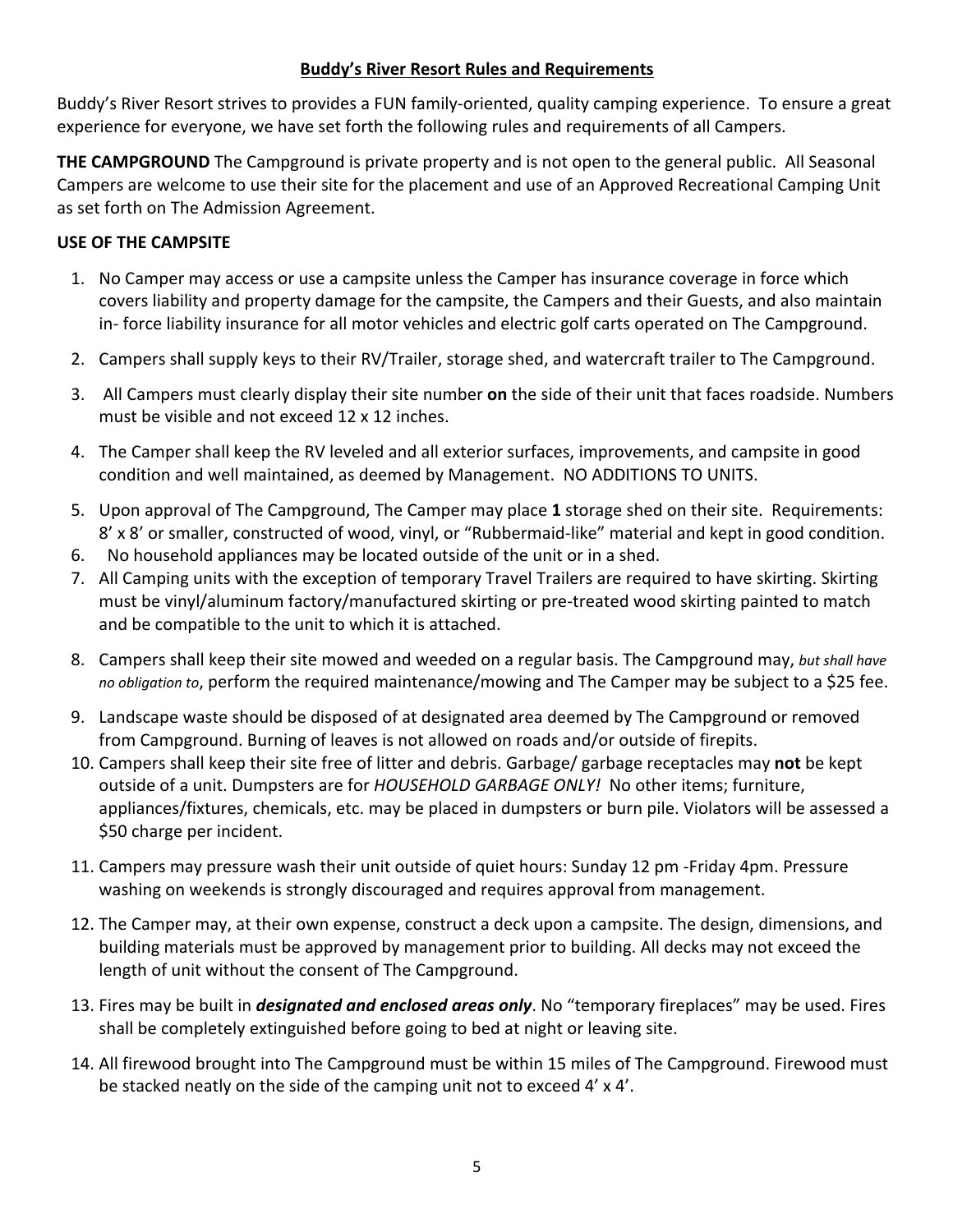### **Buddy's River Resort Rules and Requirements**

### **USE OF THE CAMPSITE (CONT.)**

- 15. Lawn furniture in good condition as deemed by Management, a single grill, and planters may be placed outside of a camping unit on Campers site. All other personal property should not be "stored" in or around your camping unit with the exception of items approved by management.
- 16. Hanging of any "signage" by the Camper may not be placed **outside** of the Campers site. Please use your best judgement when displaying signs, final approval will be at the discretion of The Campground.
- 17. In an effort to keep neighboring wildlife/critters away from Campers Sites, The Campground allows 1 bird feeder and/or 1 bird house (exception: hummingbird feeders) per Campsite.
- 18. No cutting or transplanting of trees without the prior approval of The Campground. Any and all landscaping improvements become property of The Campground. The Campground will not incur the cost of any tree cutting expense unless the tree visually poses a danger. The professional advice of an Arborist if necessary, will confirm that the tree should be removed.
- 19. Management has the right to enter onto a site without prior consent to inspect and or maintain the site. If necessary, the Campground may give Camper notice of deficiency and appropriate amount of time to remedy. If the Camper fails to do so, the Campground may perform the required maintenance. Camper is liable for the full cost of any maintenance performed by the Campground plus a minimum fee of \$50.
- 20. All Seasonal Campers are responsible for having an individual meter and maintaining an account in good standing with Alliant Energy (1-800-255-4268) at their designated Campsite.
- 21. All gray or discharge water from the unit's plumbing fixtures shall be drained into a holding tank or a direct sewer system. Violators will be subject to heavy fines and penalties by the State of Wisconsin DPH.
- 22. The State of Wisconsin requires a Back-Flow Preventer on all water spigots. The Campgrounds provides 1 per site. If missing, the Campground will replace it at a cost of \$50 per incident, at the Camper's expense.

### **WATERCRAFT / TRAILERS**

- 23. All Approved watercraft/trailers must have current registration, be operable and display an authorized watercraft pass at all times. Seasonal Campers may store **1** motorized watercraft at an area designated by The Campground, additional watercraft storage is subject to availability and additional fees.
- 24. All watercraft MUST be stored at areas designated by the Campground! Watercraft may only be stored at the Campers site and/or for a limited time with PRIOR permission from the Campground. Nonmotorized watercraft should be stored discretely at Campers site, if site allows.
- 25. Storage, utility, and/or boat trailers not in use May Not be stored at/around your site or at any area in The Campground.

### **VEHICLES**

- 26. All Campers will be given 2 car passes and must be displayed on the vehicle at all times while in The Campground. Car passes are non-transferable.
- 27. All vehicles shall be in working order, currently registered and used daily. The maximum number of vehicles per site is 2, **if** there are 2 parking stalls on the site. There may be designated overflow parking for Campers and their Guests. NO REPAIRS TO OR WASHING OF CARS shall be made in the Campground.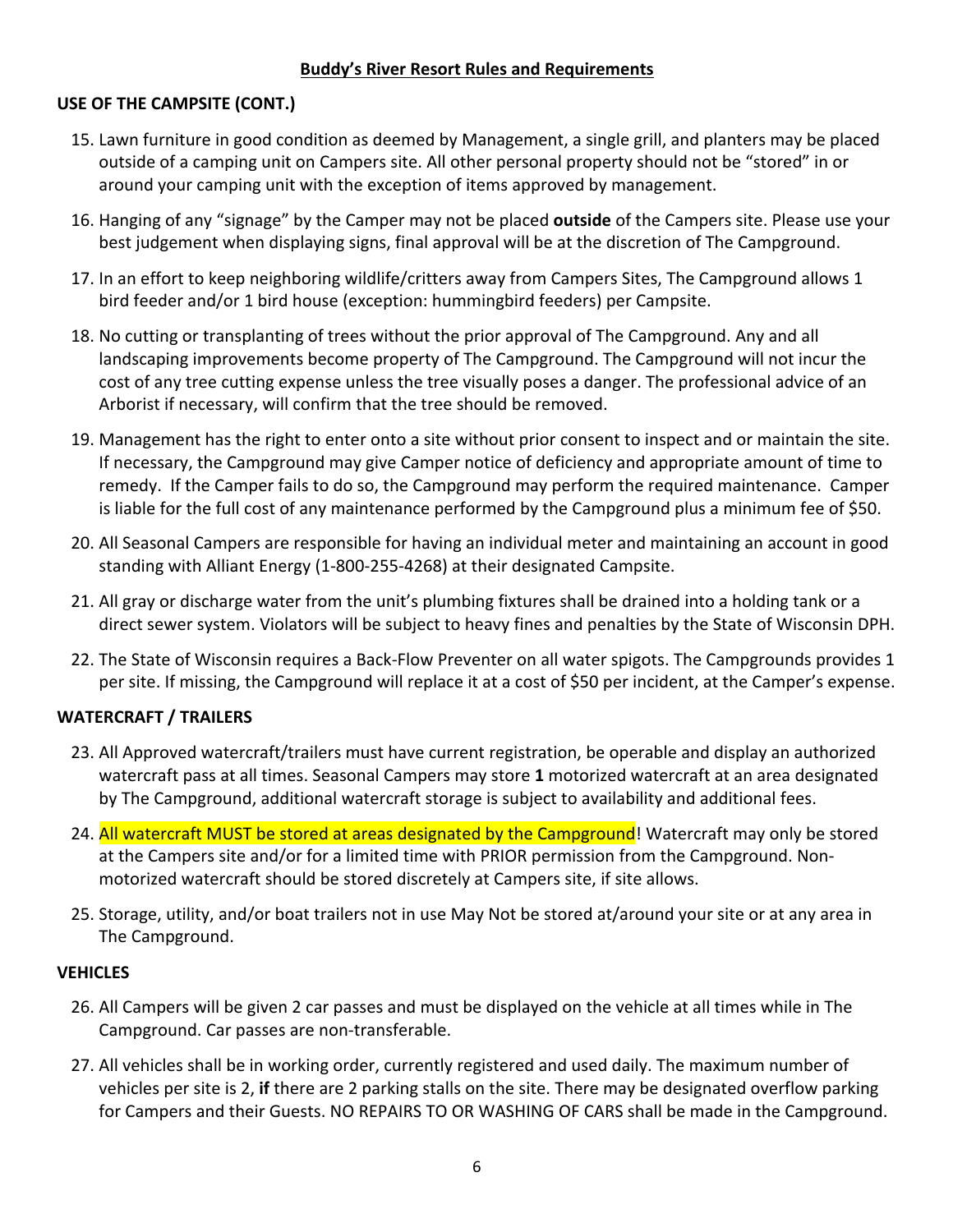# **VEHICLES(CONT.)**

28. Mini-bikes, ATV's, UTV's, etc. may not be stored or used on The Campground. This vehicle type may only be placed at the Campers site for a limited time with The PRIOR permission.

# **GOLF CARTS**

- 29. All golf carts must be electric, in working order, and have the owner's site number clearly posted on front and back of cart. No golf carts without a headlight may be operated after sunset. If a golf cart has a headlight, it may be operated until 11 pm.
- *30.* The minimum age to operate a golf cart on The Campground is 16. *Exceptions are The Campground employees.*
- 31. Use of a golf cart on The Campground is a privilege. Reckless driving of a golf cart is prohibited and will be grounds for removal of golf cart from The Campground. The speed limit for golf carts is 5 mph.
- **GUESTS** (A person other than a camper authorized to occupy a campsite or someone visiting you while you are here).
	- 32. If a Guest sets up their own camping unit on the Campers site with Management approval, there is a \$25/night fee paid to The Campground. Approval is at the discretion of The Campground.
	- 33. The Camper must be present at The Campground while their Guests are visiting. The Camper is responsible for the conduct of their guests and shall be personally liable for any injuries or property damage arising from the actions of such guests.
	- 34. Guests may not bring animals into The Campground without the prior approval of The Campground.
	- 35. The Camper will not have more than 2 Guests/Visitors for more than 72 hours consecutively, unless the Campground approves and for no more than two weeks.
	- 36. All Seasonal Campers will receive 2 Revolving car passes for their guests. The Camper is responsible to distribute & collect the pass from their guest after each use. All Guest vehicles *must* display a Guest Pass.

# **CONDUCT ON THE CAMPGROUND**

37. Safety is our highest priority of the Campground. Please stay out of areas from which access is prohibited. Follow all posted instructions at Campground facilities and throughout The Campground. Any conduct endangering the safety of a Campground Guest will not be tolerated.

# 38. **NO FIREWORKS OF ANY KIND ARE TO BE IGNITED ANYWHERE ON THE CAMPGROUND!**

- 39. Do not "cut thru" other campsites by walking or with golf carts, bikes, cars etc.
- 40. The Campground expects all Campers to respect others' need for quiet between 11 pm and 8 am, Audio sources, and campers' voices shall not be audible at the edge of the camping unit. and not infringe upon the quiet enjoyment of neighbors. Habitual Violators of the Noise rule may be subject to termination of the Agreement.
- 41. Campers and Guests shall not engage in any illegal activity or behavior on The Campground.
- 42. The possession or use of any Firearms (including but not limited to: concealed carry, air, BB, paintball, potato guns) or bow and arrow is strictly prohibited.
- 43. The Campground does not provide a lifeguard. All Campers and Guests who use the beach and the water do so at their own risk. The Wisconsin River is known to have features which are very dangerous.